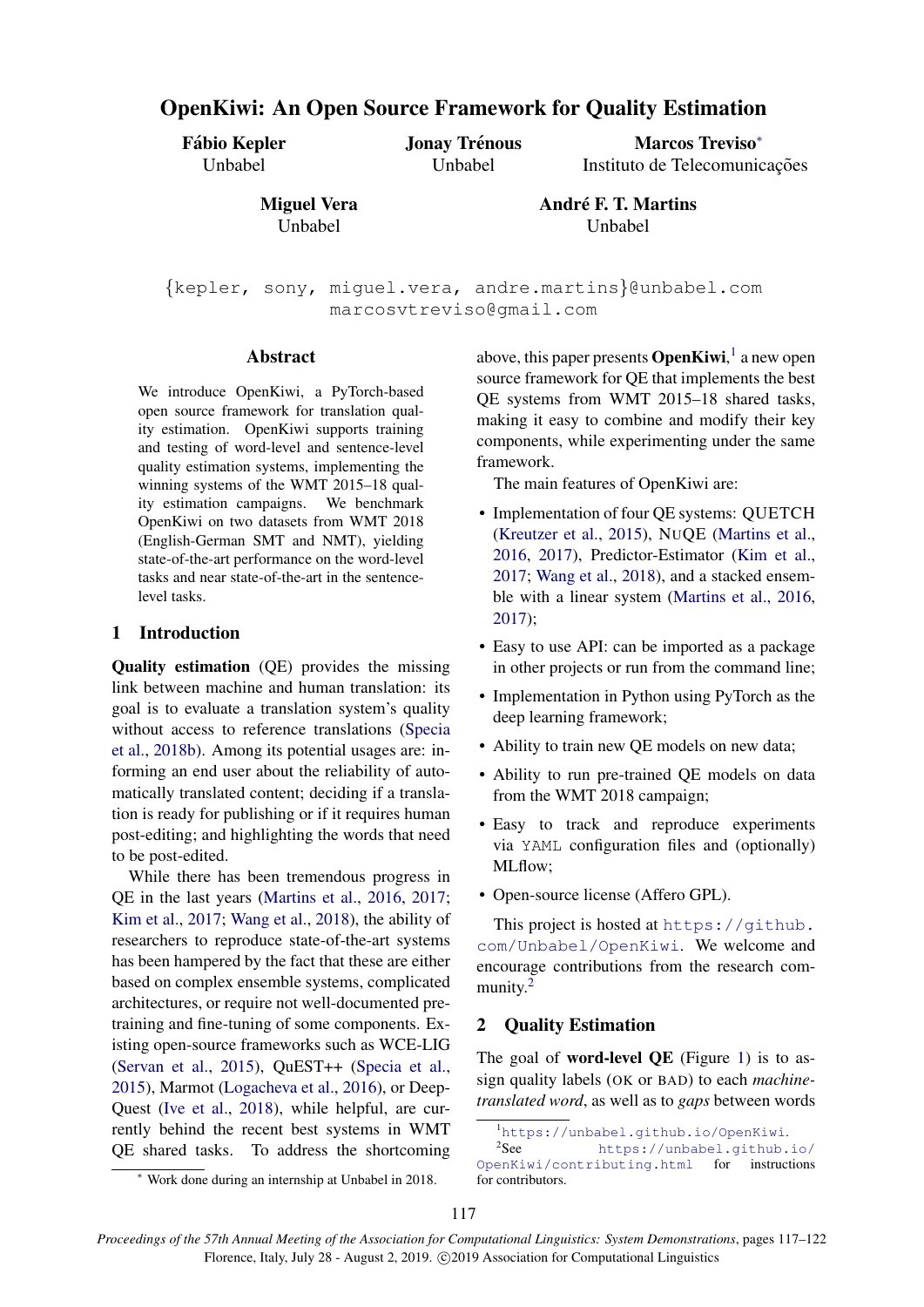<span id="page-1-0"></span>

Figure 1: Example from the WMT 2018 word-level QE training set. Shown are the English source sentence (top), the German machine translated text (bottom), and its manual post-edition (middle). We show also the three types of word-level quality tags: MT (or target) tags account for words that are replaced or deleted, gap tags account for words that need to be inserted, and source tags indicate what are the source words that were omitted or mistranslated. For this example, the HTER sentence-level score (number of edit operations to produce PE from MT normalized by the length of PE) is  $8/12 = 66.7\%$ , corresponding to 4 insertions, 1 deletion, and 3 replacements out of 12 reference words.

(to account for context that needs to be inserted), and *source words* (to denote words in the original sentence that have been mistranslated or omitted in the target). In the last years, the most accurate systems that have been developed for this task combine linear and neural models [\(Kreutzer](#page-5-9) [et al.,](#page-5-9) [2015;](#page-5-9) [Martins et al.,](#page-5-1) [2016\)](#page-5-1), use automatic post-editing as an intermediate step [\(Martins et al.,](#page-5-2) [2017\)](#page-5-2), or develop specialized neural architectures [\(Kim et al.,](#page-5-3) [2017;](#page-5-3) [Wang et al.,](#page-5-4) [2018\)](#page-5-4).

Sentence-level QE, on the other hand, aims to predict the quality of the whole translated sentence, for example based on the time it takes for a human to post-edit it, or on how many edit operations are required to fix it, in terms of HTER (Human Translation Error Rate) [\(Specia et al.,](#page-5-0) [2018b\)](#page-5-0). The most successful approaches to sentence-level QE to date are based on conversions from wordlevel predictions [\(Martins et al.,](#page-5-2) [2017\)](#page-5-2) or joint training with multi-task learning [\(Kim et al.,](#page-5-3) [2017;](#page-5-3) [Wang et al.,](#page-5-4) [2018\)](#page-5-4).

## 3 Implemented Systems

OpenKiwi implements four popular systems that have been proposed in the last years, which we now describe briefly.

QUETCH. The "QUality Estimation from scraTCH" system [\(Kreutzer et al.,](#page-5-9) [2015\)](#page-5-9) is designed as a multilayer perceptron with one hidden layer, non-linear *tanh* activation functions and a lookup-table layer mapping words to continuous dense vectors. For each position in the MT, a window of fixed size surrounding that position,

as well as a windowed representation of aligned words from the source text, are concatenated as model input. $3$  The output layer scores OK/BAD probabilities for each word with a softmax activation. The model is trained independently to predict source tags, gap tags, and target tags. QUETCH is a very simple model and does not rely on any kind of external auxiliary data for training, only the shared task datasets.

NuQE. OpenKiwi also implements the NeUral Quality Estimation system proposed by [Martins](#page-5-1) [et al.](#page-5-1) [\(2016\)](#page-5-1). Its architecture consists of a lookup layer containing embeddings for target words and their source-aligned words, in the same fashion as QUETCH. These embeddings are concatenated and fed into two consecutive sets of two feedforward layers and a bi-directional GRU layer. The output contains a softmax layer that produces the final OK/BAD decisions. Like QUETCH, training is also carried independently for source tags, gap tags, and target tags. NuQE is also a blackbox system, meaning it is trained with the shared task data only (i.e., no auxiliary parallel or roundtrip data).

Predictor-Estimator. Our implementation follows closely the architecture proposed by [Kim](#page-5-3) [et al.](#page-5-3) [\(2017\)](#page-5-3), which consists of two modules:

• a *predictor*, which is trained to predict each token of the target sentence given the source and

<span id="page-1-1"></span><sup>&</sup>lt;sup>3</sup>The alignments are provided by the shared task organizers, which are computed with fast align [\(Dyer et al.,](#page-5-10) [2013\)](#page-5-10).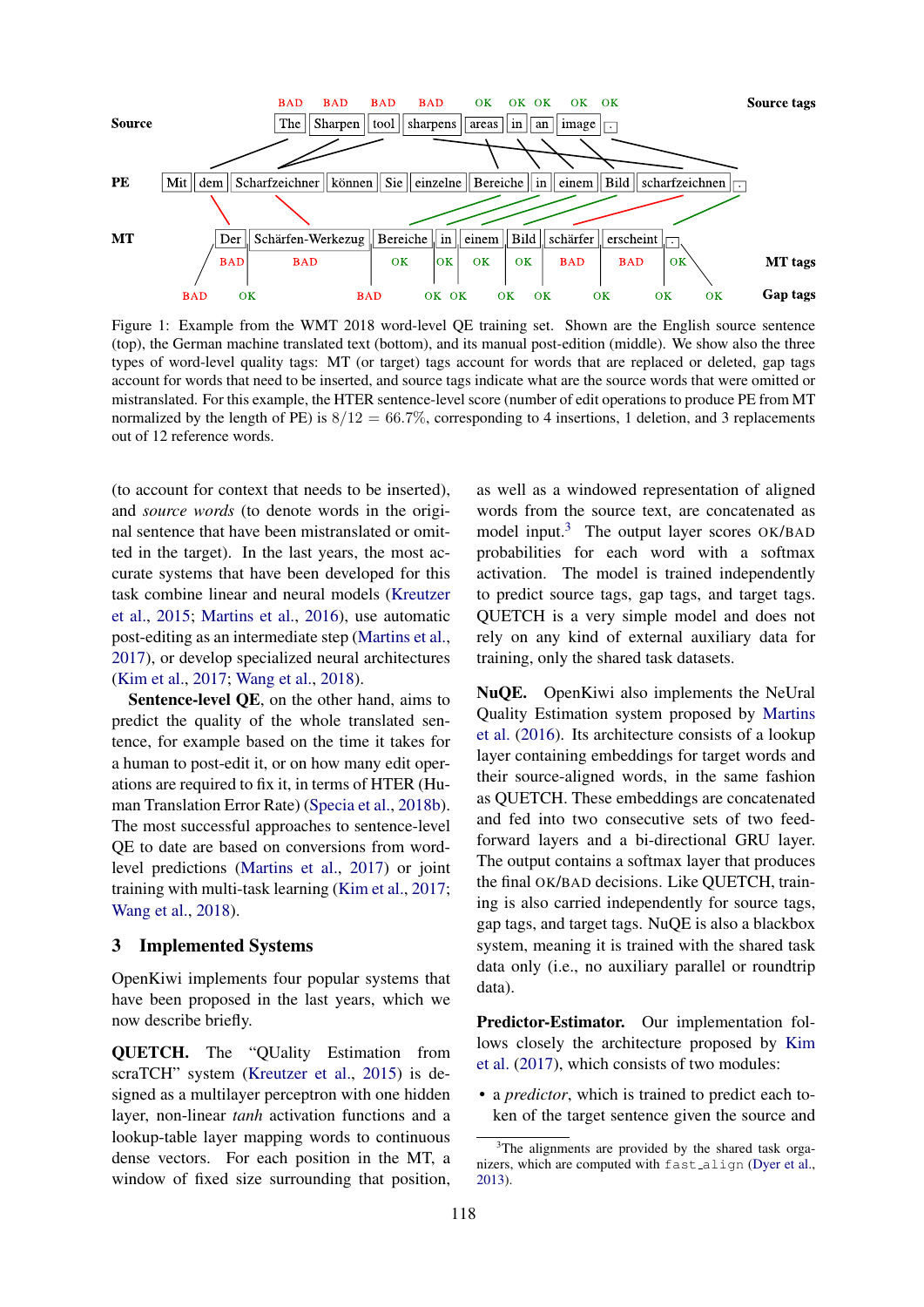the left and right context of the target sentence;

• an *estimator*, which takes features produced by the *predictor* and uses them to classify each word as OK or BAD.

Our predictor uses a bidirectional LSTM to encode the source, and two unidirectional LSTMs processing the target in left-to-right (LSTM-L2R) and right-to-left (LSTM-R2L) order. For each target token  $t_i$ , the representations of its left and right context are concatenated and used as query to an attention module before a final softmax layer. It is trained on the large parallel corpora provided as additional data by the WMT shared task organizers. The estimator takes as input a sequence of features: for each target token  $t_i$ , the final layer before the softmax (before processing  $t_i$ ), and the concatenation of the i-th hidden state of LSTM-L2R and LSTM-R2L (after processing  $t_i$ ). In addition, we train this system with a multi-task architecture that allows us to predict sentence-level HTER scores. Overall, this system is capable to predict sentence-level scores and all word-level labels (for MT words, gaps, and source words)—the source word labels are produced by training a predictor in the reverse direction.

Stacked Ensemble. The systems above can be ensembled by using a stacked architecture with a feature-based linear system, as described by [Mar](#page-5-2)[tins et al.](#page-5-2) [\(2017\)](#page-5-2). The features are the ones described there, including lexical and part-of-speech tags from words, their contexts, and their aligned words and contexts, as well as syntactic features and features provided by a language model (as provided by the shared task organizers). This system is only used to produce word-level labels for MT words.

## 4 Design, Implementation and Usage

OpenKiwi is designed and implemented in a way that allows new models to be easily added and run, without requiring much concern about input data processing and output generation and evaluation. That means the focus can be almost exclusively put in adding or changing a torch.nn.Module based class. If new flags or options are required, all that is needed is to add them to the CLI parsing module.

Design. As a general architecture example, the training pipeline follows these steps:

- Each input data, like source text and MT text, is defined as a Field, which holds information about how data should be tokenized, how the inner vocabulary is built, how the mapping to IDs is done, and how a list of samples is padded into a tensor;
- A Dataset holds a set of input and output fields, and builds minibatches of samples, each containing their respective input and output data;
- A training loop iterates over epochs and steps, calling the model with each minibatch, computing the loss, backpropagating, evaluating on the validation set, and saving snapshots as requested;
- By default, the best model is kept and predictions on the validation set are saved as probabilities.

The flow rarely needs to be changed for the QE task, so all that is needed for quick experimentation is changing configuration parameters (check the Usage part below) or the model class.

Implementation. OpenKiwi supports Python 3.5 and later. Since reproducibility is important, it uses Poetry<sup>[4](#page-2-0)</sup> for deterministic dependency management. To decrease the risk of introducing breaking changes with new code, a set of tests are also implemented and currently provide a code coverage close to 80%.

OpenKiwi offers support for tracking experiments with MLflow, $5$  which allows comparing different runs and searching for specific metrics and parameters.

Usage. Training an OpenKiwi model is as simple as running the following command:

```
$ python kiwi train --config
,→ config.yml
```
where config.yml is a configuration file with training and model options.

OpenKiwi can also be installed as a Python package by running pip install openkiwi. In this case, the above command can be switched by

\$ kiwi train --config config.yml

```
4https://poetry.eustace.io/
5https://mlflow.org/
```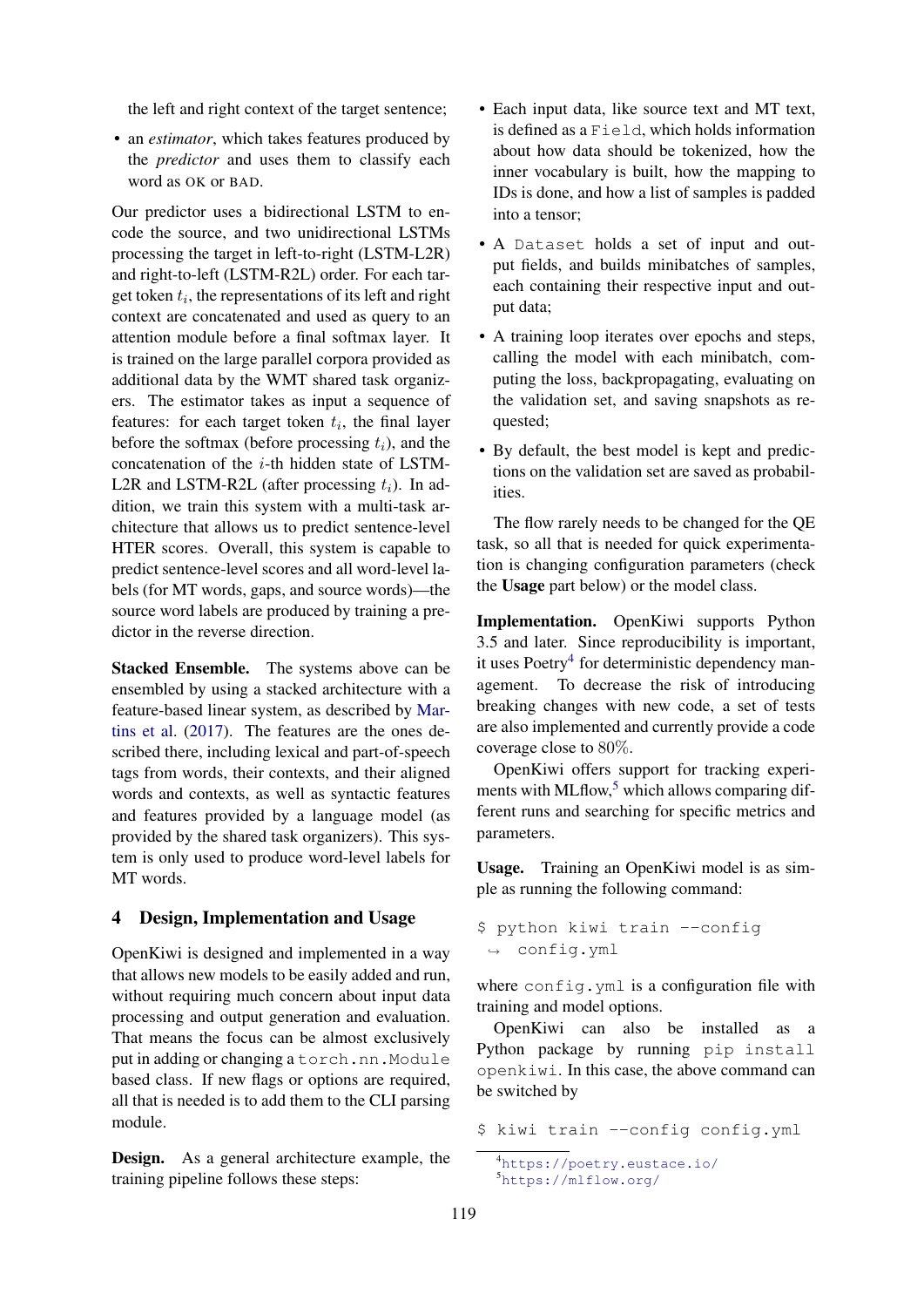<span id="page-3-0"></span>

| source | the Sharpen tool sharpens areas<br>in an image.                     |  |  |  |  |  |  |  |
|--------|---------------------------------------------------------------------|--|--|--|--|--|--|--|
| mt     | der Schärfen-Werkezug Bereiche<br>in einem Bild schärfer erscheint. |  |  |  |  |  |  |  |

HTER: 0.5848351716995239

\_ der Schärfen-Werkezug Bereiche in einem Bild schärfer erscheint.

Figure 2: Interactive visualization of the system output. Words tagged as BAD as shown in *red*, and BAD gaps are denoted as red underscores  $("$ *"*). The Jupyter Notebook producing this output is available at [https://](https://github.com/Unbabel/OpenKiwi/blob/master/demo/KiwiViz.ipynb) [github.com/Unbabel/OpenKiwi/blob/master/demo/KiwiViz.ipynb](https://github.com/Unbabel/OpenKiwi/blob/master/demo/KiwiViz.ipynb).

If used inside another Python project, OpenKiwi can be easily used like the following:

## **import kiwi**

config = 'config.yml' run info = kiwi.train(config)

After training, predicting on new data can be performed by simply calling

```
model = kiwi.load_model(
    run_info.model_path
)
source = [
    'the Sharpen tool sharpens '
    'areas in an image .'
]
target = [
    'der Schärfen-Werkezug '
    'Bereiche in einem Bild '
    'schärfer erscheint .'
]
examples = ['source': source,
    'target': target
}]
out = model.predict(examples)
```
Figure [2](#page-3-0) shows an example of QE predictions using the framework.

## 5 Benchmark Experiments

Datasets. To benchmark OpenKiwi, we use the following datasets from the WMT 2018 quality estimation shared task, all English-German (En-De):

• Two quality estimation datasets of sentence triplets, each consisting of a source sentence (SRC), its machine translation (MT) and a human post-edition (PE) of the machine translation: a larger dataset of 26,273 training and 1,000 development triplets, where the MT is generated by a phrase-based statistical machine translation (SMT); and a smaller dataset of 13,442 training and 1,000 development triplets, where the MT is generated by a neural machine translation system (NMT). The data also contains word-level quality labels and sentencelevel scores that are obtained from the posteditions using TERCOM [\(Snover et al.,](#page-5-11) [2006\)](#page-5-11).

- A corpus of 526,368 artificially generated sentence triplets, obtained by first cross-entropy filtering a much larger monolingual corpus for indomain sentences, then using round-trip translation and a final stratified sampling step.
- A parallel dataset of 3,396,364 in-domain sentences used for pre-training of the predictorestimator model.

Systems. In addition to the models that are part of OpenKiwi, in the experiments below, we also use Automatic Post-Editing (APE) adapted for QE (APE-QE). APE-QE has been used by [Martins](#page-5-2) [et al.](#page-5-2) [\(2017\)](#page-5-2) as an intermediate step for quality estimation, where an APE system is trained on the human post-edits and its outputs are used as pseudo-post-editions to generate word-level quality labels and sentence-level scores in the same way that the original labels were created. Since OpenKiwi's focus is not on implementing a sequence-to-sequence model, we used an external software, OpenNMT-py [\(Klein et al.,](#page-5-12) [2017\)](#page-5-12), to train two separate translation models:

•  $SRC \rightarrow PE$ : trained first on the in-domain corpus provided, then fine-tuned on the shared task data.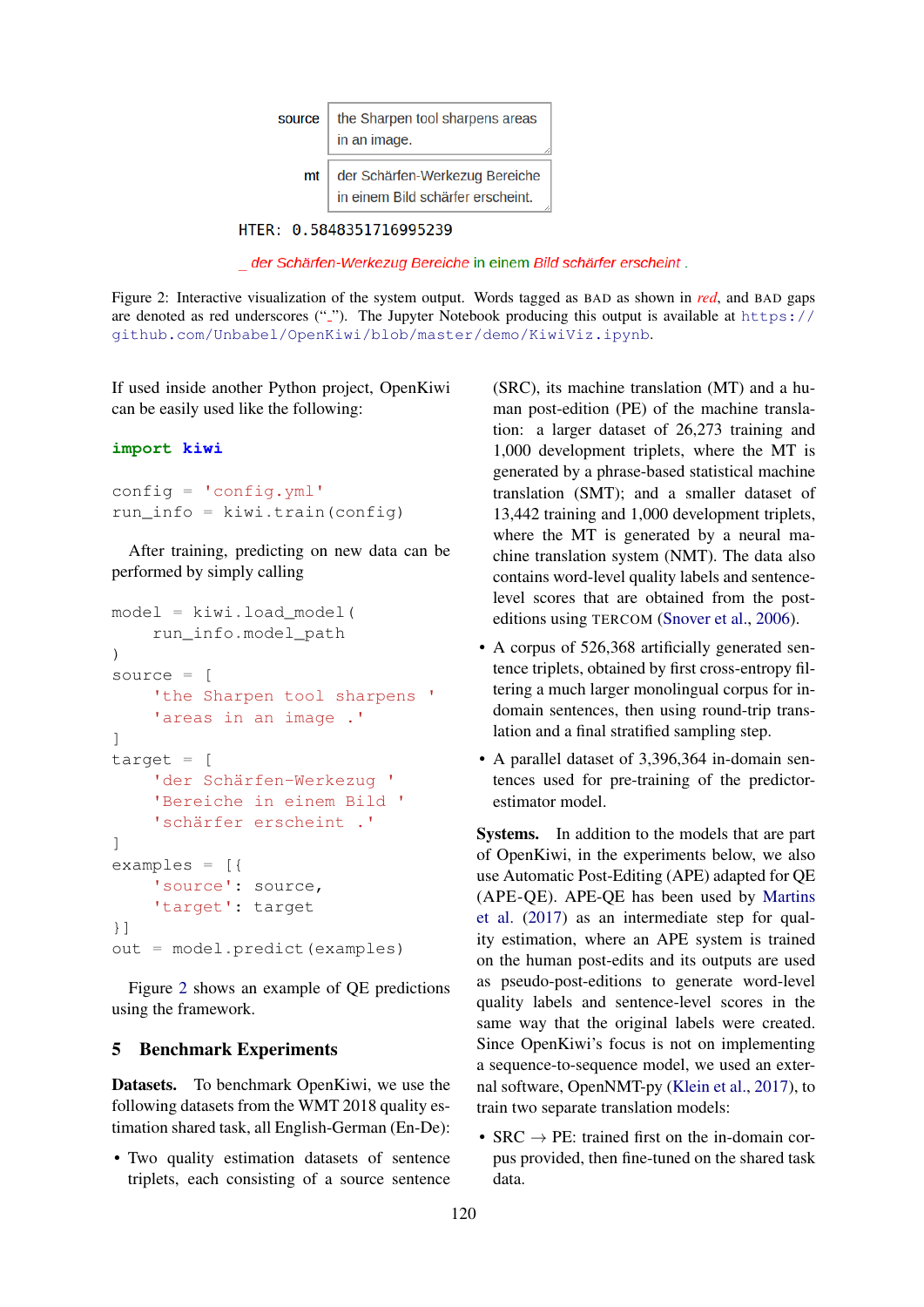<span id="page-4-0"></span>

| Model            | En-De SMT |       |        |       |               | En-De NMT |       |        |       |        |
|------------------|-----------|-------|--------|-------|---------------|-----------|-------|--------|-------|--------|
|                  | МT        | gaps  | source | r     | $\mathcal{D}$ | МT        | gaps  | source | r     | $\rho$ |
| <b>QUETCH</b>    | 39.90     | 17.10 | 36.10  | 48.32 | 51.31         | 29.18     | 13.26 | 28.91  | 42.84 | 49.59  |
| <b>NUQE</b>      | 50.04     | 35.53 | 42.08  | 59.62 | 60.89         | 32.49     | 15.01 | 30.19  | 43.41 | 50.87  |
| PRED-EST         | 57.29     | 43.68 | 33.02  | 70.95 | 74.49         | 39.25     | 21.54 | 29.52  | 50.18 | 55.66  |
| APE-QE           | 55.12     | 47.04 | 51.11  | 58.01 | 60.58         | 37.60     | 21.78 | 34.46  | 35.23 | 38.88  |
| <b>ENSEMBLED</b> | 61.33     | 53.05 | 51.11  | 72.89 | 76.37         | 43.04     | 24.74 | 34.46  | 52.34 | 56.98  |
| <b>STACKED</b>   | 62.40     |       |        |       |               | 43.88     |       |        |       |        |

Table 1: Benchmarking of the different models implemented in OpenKiwi on the WMT 2018 development set, along with an ensembled system (ENSEMBLED) that averages the predictions of the NUQE, APE-QE, and PRED-EST systems, as well as a stacked architecture (STACKED) which stacks their predictions into a linear feature-based model, as described by [Martins et al.](#page-5-2) [\(2017\)](#page-5-2). For each system, we report the five official scores used in WMT 2018: word-level  $F_1^{\text{mult}}$  for MT, gaps, and source tokens, and sentence-level Pearson's r and Spearman's  $\rho$  rank correlations.

<span id="page-4-1"></span>

| Model                     | En-De SMT |           |                          |           |               | En-De NMT |       |        |       |        |
|---------------------------|-----------|-----------|--------------------------|-----------|---------------|-----------|-------|--------|-------|--------|
|                           | МT        | gaps      | source                   | $r_{\rm}$ | $\mathcal{Q}$ | МT        | gaps  | source |       | $\rho$ |
| deepQUEST $42.98$ $28.24$ |           |           | 33.97                    |           | 48.72 50.97   | 30.31     | 11.93 | 28.59  | 38.08 | 48.00  |
| UNOE                      |           |           |                          | 70.00     | 72.44         |           |       |        | 51.29 | 60.52  |
| QE Brain                  | 62.46     | $49.99 -$ |                          | 73.97     | 75.43         | 43.61     |       |        | 50.12 | 60.49  |
| OpenKiwi                  | 62.70     | 52.14     | <b>48.88</b> 71.08 72.70 |           |               | 44.77     | 22.89 | 36.53  | 46.72 | 58.51  |

Table 2: Final results on the WMT 2018 test set. The first three systems are the official WMT18-QE winners (underlined): deepQUEST is the open source system developed by [Ive et al.](#page-5-8) [\(2018\)](#page-5-8), UNQE is the unpublished system from Jiangxi Normal University, described by [Specia et al.](#page-5-13) [\(2018a\)](#page-5-13), and QE Brain is the system from Alibaba described by [Wang et al.](#page-5-4) [\(2018\)](#page-5-4). Reported numbers for the OpenKiwi system correspond to best models in the development set: the STACKED model for prediction of MT tags, and the ENSEMBLED model for the rest.

•  $MT \rightarrow PE$ : trained on the concatenation of the corpus of artificially created sentence triplets and the shared task data oversampled by a factor of 20.

These predictions are then combined in the ensemble and stacked systems as explained below.

Experiments. We show benchmark numbers on the two English-German WMT 2018 datasets. In Table [1,](#page-4-0) we compare different configurations of OpenKiwi on the development datasets. For the single systems, we can see that the predictorestimator has the best performance, except for predicting the source and the gap word-level tags, where APE-QE is superior. Overall, ensembled versions of these systems perform the best, with a stacked architecture being very effective for predicting word-level MT labels, confirming the findings of [Martins et al.](#page-5-2) [\(2017\)](#page-5-2).

Finally, in Table [2,](#page-4-1) we report numbers on the official test set. We compare OpenKiwi

against the best systems in WMT 2018 [\(Specia](#page-5-13) [et al.,](#page-5-13) [2018a\)](#page-5-13) and another existing open-source tool, deepQuest [\(Ive et al.,](#page-5-8) [2018\)](#page-5-8). Overall, OpenKiwi outperforms deepQuest for all wordlevel and sentence-level tasks, and attains the best results for all the word-level tasks.

# 6 Conclusions

We presented OpenKiwi, a new open source framework for QE. OpenKiwi is implemented in PyTorch and supports training of word-level and sentence-level QE systems on new data. It outperforms other open source toolkits on both wordlevel and sentence-level, and yields new state-ofthe-art word-level QE results.

Since its release, OpenKiwi was adopted as the baseline system for the WMT 2019 QE shared task<sup>[6](#page-4-2)</sup>, Moreover, all the winning systems of the word-, sentence- and document-level tasks of the

<span id="page-4-2"></span> $6$ More specifically, the NuQE model: [http://www.](http://www.statmt.org/wmt19/qe-task.html) [statmt.org/wmt19/qe-task.html](http://www.statmt.org/wmt19/qe-task.html)